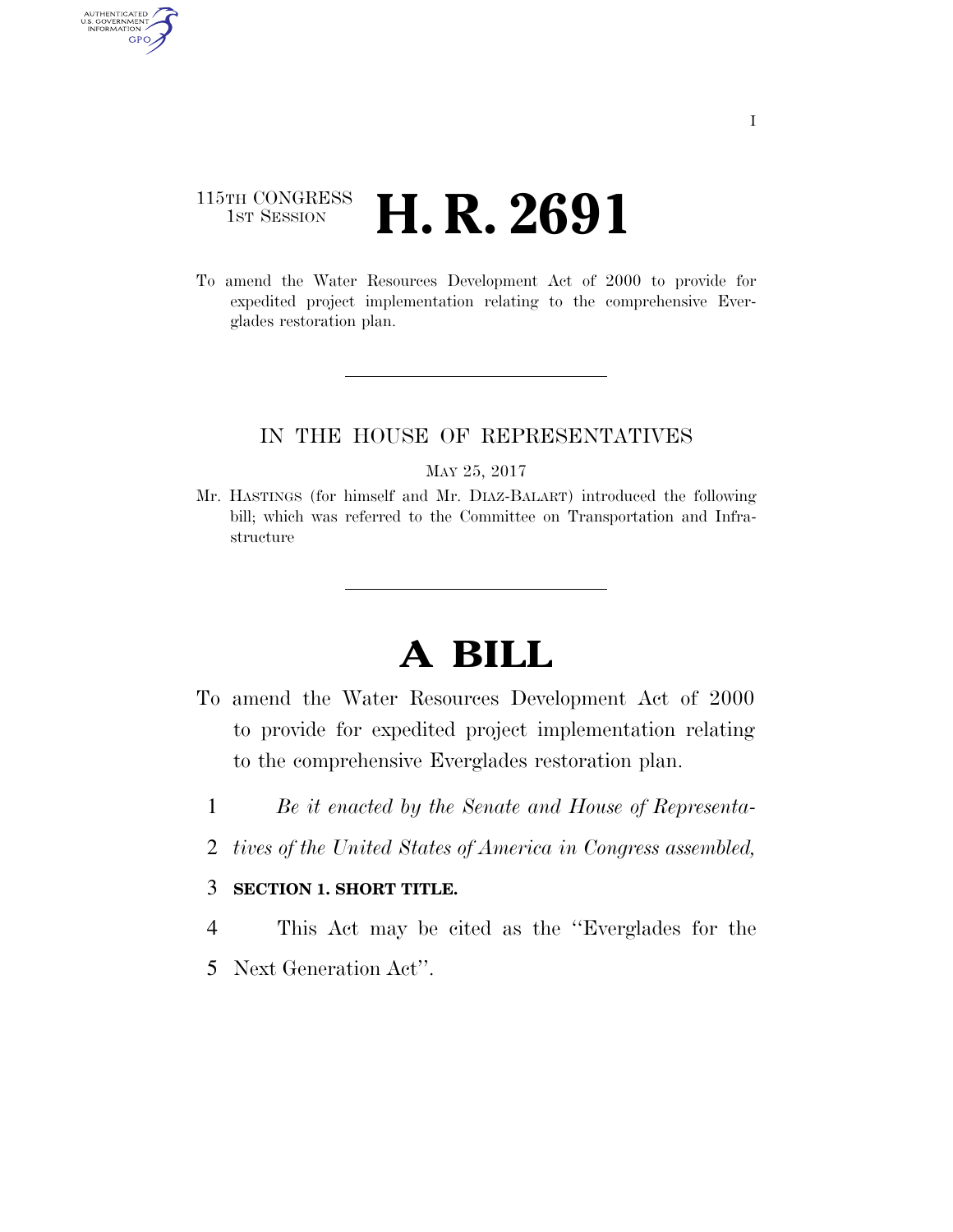## **SEC. 2. COMPREHENSIVE EVERGLADES RESTORATION PLAN.**

 Section 601(d) of the Water Resources Development Act of 2000 (Public Law 106–541; 114 Stat. 2684) is amended—

 (1) in paragraph (1), by inserting ''and subject to paragraph (3)'' after ''subsection (b) or (c)''; and (2) by adding at the end the following:

9 "(3) EXPEDITED PROJECT IMPLEMENTA- TION.—After completing a project implementation report prepared in accordance with subsections (f) and (h), the Secretary may carry out, without any further congressional authorization—

 ''(A) any project identified in the Plan for which a project implementation report is com- pleted that is in accordance with an integrated delivery schedule approved by the Chief of En- gineers and the South Florida Water Manage- ment District, in consultation with the South Florida Ecosystem Restoration Task Force, subject to the condition that the report is com- pleted not later than 5 years after the date of enactment of this paragraph; and

24 ''(B) any group of projects under the Plan that the Secretary determines will provide re-gional or watershed ecosystem or water supply